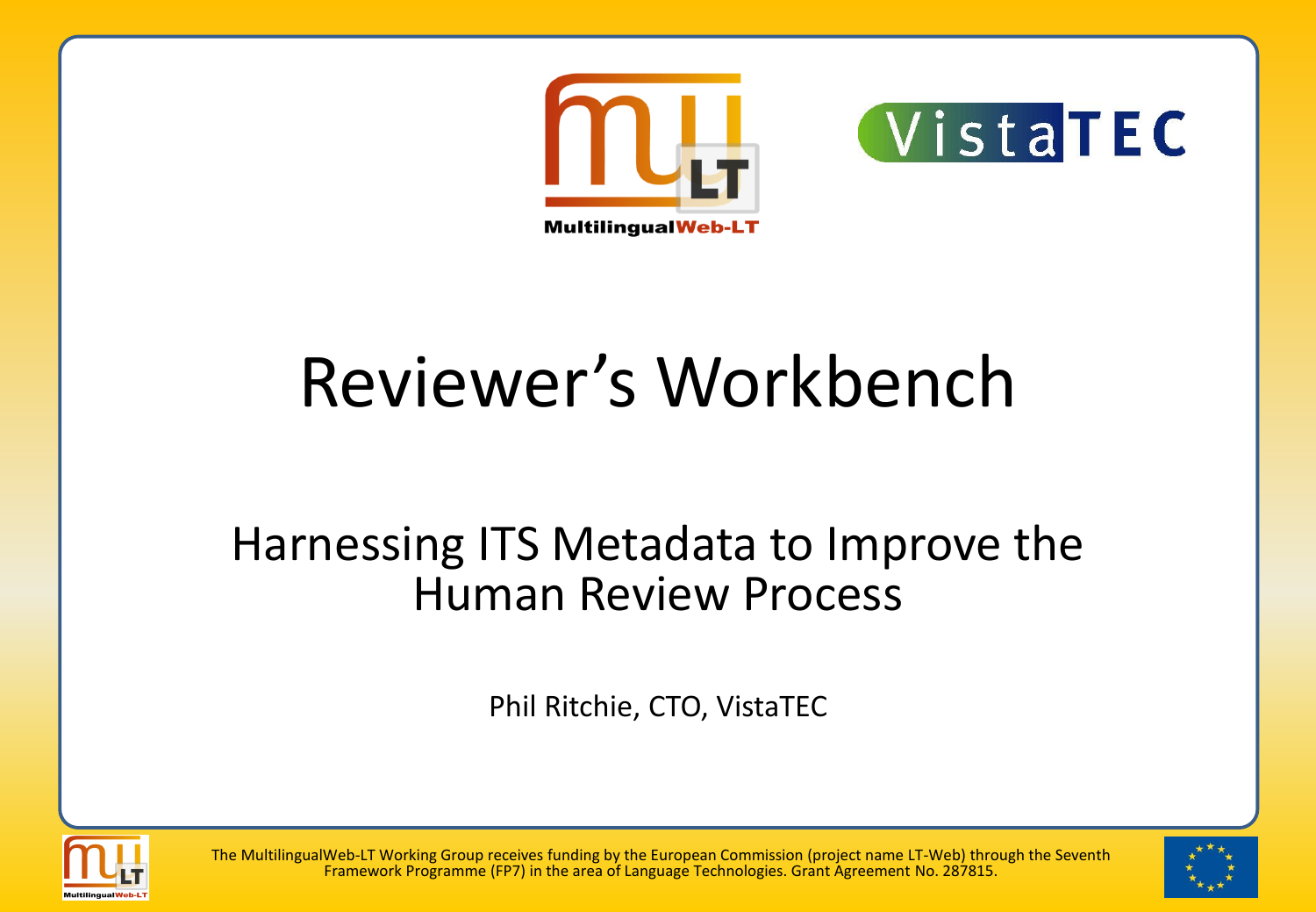### Current Approach

|   | the control of the control of the control of the control of the control of the control of the control of the control of the control of the control of the control of the control of the control of the control of the control |                                                                                                                                                                                                                               |                                                                                                                                                                                                                               |  |
|---|-------------------------------------------------------------------------------------------------------------------------------------------------------------------------------------------------------------------------------|-------------------------------------------------------------------------------------------------------------------------------------------------------------------------------------------------------------------------------|-------------------------------------------------------------------------------------------------------------------------------------------------------------------------------------------------------------------------------|--|
|   |                                                                                                                                                                                                                               |                                                                                                                                                                                                                               | the control of the control of the control of the control of the control of the control of                                                                                                                                     |  |
|   |                                                                                                                                                                                                                               |                                                                                                                                                                                                                               |                                                                                                                                                                                                                               |  |
|   |                                                                                                                                                                                                                               |                                                                                                                                                                                                                               | the control of the control of the control of the control of the control of the control of                                                                                                                                     |  |
|   |                                                                                                                                                                                                                               |                                                                                                                                                                                                                               | the control of the control of the control of the control of the control of the control of the control of the control of the control of the control of the control of the control of the control of the control of the control |  |
|   |                                                                                                                                                                                                                               |                                                                                                                                                                                                                               | and the control of the control of the control of the control of the control of the control of the control of the                                                                                                              |  |
|   |                                                                                                                                                                                                                               |                                                                                                                                                                                                                               |                                                                                                                                                                                                                               |  |
|   |                                                                                                                                                                                                                               |                                                                                                                                                                                                                               | the control of the control of the control of the control of the control of the control of                                                                                                                                     |  |
|   |                                                                                                                                                                                                                               |                                                                                                                                                                                                                               | the control of the control of the control of the control of the control of the control of                                                                                                                                     |  |
|   |                                                                                                                                                                                                                               |                                                                                                                                                                                                                               |                                                                                                                                                                                                                               |  |
|   |                                                                                                                                                                                                                               |                                                                                                                                                                                                                               | <u> 1989 - Jan Samuel Barbara, martin da shekara ta 1989 - An tsa masa tsa 1989 - An tsa 1989 - An tsa 1989 - An </u>                                                                                                         |  |
|   |                                                                                                                                                                                                                               |                                                                                                                                                                                                                               | and the state of the state of the state of the state of the state of the state of the                                                                                                                                         |  |
|   |                                                                                                                                                                                                                               |                                                                                                                                                                                                                               | the control of the control of the control of the control of the control of the control of                                                                                                                                     |  |
|   |                                                                                                                                                                                                                               |                                                                                                                                                                                                                               |                                                                                                                                                                                                                               |  |
|   |                                                                                                                                                                                                                               |                                                                                                                                                                                                                               | the control of the control of the control of the control of the control of                                                                                                                                                    |  |
|   |                                                                                                                                                                                                                               |                                                                                                                                                                                                                               | the control of the control of the control of the control of the control of the control of                                                                                                                                     |  |
|   |                                                                                                                                                                                                                               |                                                                                                                                                                                                                               |                                                                                                                                                                                                                               |  |
|   |                                                                                                                                                                                                                               |                                                                                                                                                                                                                               | the control of the control of the control of the control of the control of the control of the control of the control of the control of the control of the control of the control of the control of the control of the control |  |
|   |                                                                                                                                                                                                                               |                                                                                                                                                                                                                               | the control of the control of the control of the control of the control of the control of the control of the control of the control of the control of the control of the control of the control of the control of the control |  |
|   |                                                                                                                                                                                                                               |                                                                                                                                                                                                                               | the control of the control of the control of the control of the control of the control of                                                                                                                                     |  |
|   |                                                                                                                                                                                                                               |                                                                                                                                                                                                                               |                                                                                                                                                                                                                               |  |
|   |                                                                                                                                                                                                                               |                                                                                                                                                                                                                               | de la construcción de la construcción de la construcción de la construcción de la construcción de la construcc                                                                                                                |  |
| ٠ |                                                                                                                                                                                                                               |                                                                                                                                                                                                                               |                                                                                                                                                                                                                               |  |
|   |                                                                                                                                                                                                                               |                                                                                                                                                                                                                               |                                                                                                                                                                                                                               |  |
| ۰ |                                                                                                                                                                                                                               |                                                                                                                                                                                                                               |                                                                                                                                                                                                                               |  |
|   |                                                                                                                                                                                                                               |                                                                                                                                                                                                                               | in the control of the control of the control of the control of the control of the control of the control of th                                                                                                                |  |
|   |                                                                                                                                                                                                                               |                                                                                                                                                                                                                               |                                                                                                                                                                                                                               |  |
| п |                                                                                                                                                                                                                               |                                                                                                                                                                                                                               | a sa mga bagayan ng mga bagayan ng mga bagayan ng mga bagayan ng mga bagayang mga bagong mga bagong mga bagong                                                                                                                |  |
| ٠ |                                                                                                                                                                                                                               |                                                                                                                                                                                                                               |                                                                                                                                                                                                                               |  |
|   |                                                                                                                                                                                                                               |                                                                                                                                                                                                                               |                                                                                                                                                                                                                               |  |
|   |                                                                                                                                                                                                                               |                                                                                                                                                                                                                               | the control of the control of the control of the control of the control of the control of the control of the c                                                                                                                |  |
|   |                                                                                                                                                                                                                               |                                                                                                                                                                                                                               | the control of the control of the control of the control of the control of the control of                                                                                                                                     |  |
|   |                                                                                                                                                                                                                               |                                                                                                                                                                                                                               | the control of the control of the control of the control of the control of the control of the control of the control of the control of the control of the control of the control of the control of the control of the control |  |
|   |                                                                                                                                                                                                                               |                                                                                                                                                                                                                               |                                                                                                                                                                                                                               |  |
|   |                                                                                                                                                                                                                               |                                                                                                                                                                                                                               | the control of the control of the control of the control of the control of the control of                                                                                                                                     |  |
|   |                                                                                                                                                                                                                               |                                                                                                                                                                                                                               | the control of the control of the control of the control of the control of the control of the control of the control of the control of the control of the control of the control of the control of the control of the control |  |
|   |                                                                                                                                                                                                                               |                                                                                                                                                                                                                               |                                                                                                                                                                                                                               |  |
|   |                                                                                                                                                                                                                               |                                                                                                                                                                                                                               | <u> 1989 - Andrea Stadt Britain, marwolaethau a chwaraeth a chwaraeth a chwaraeth a chwaraeth a chwaraeth a chwar</u>                                                                                                         |  |
|   |                                                                                                                                                                                                                               |                                                                                                                                                                                                                               | the control of the control of the control of the control of the control of the control of the control of the control of the control of the control of the control of the control of the control of the control of the control |  |
|   |                                                                                                                                                                                                                               |                                                                                                                                                                                                                               | the control of the control of the control of the control of the control of the control of the control of the control of the control of the control of the control of the control of the control of the control of the control |  |
|   |                                                                                                                                                                                                                               |                                                                                                                                                                                                                               |                                                                                                                                                                                                                               |  |
|   |                                                                                                                                                                                                                               |                                                                                                                                                                                                                               | <u> 1989 - Jan Samuel Barbara, marka a shekara ta 1989 - An tsara tsara tsara tsara tsara tsara tsara tsara tsar</u>                                                                                                          |  |
|   | <u> 1989 - Andrea Stadt Britain, marwolaethau a bhaile an t-Alban an t-Alban an t-Alban an t-Alban an t-Alban an </u>                                                                                                         |                                                                                                                                                                                                                               |                                                                                                                                                                                                                               |  |
|   |                                                                                                                                                                                                                               |                                                                                                                                                                                                                               |                                                                                                                                                                                                                               |  |
|   |                                                                                                                                                                                                                               |                                                                                                                                                                                                                               |                                                                                                                                                                                                                               |  |
|   | the control of the control of the control of the control of the control of the control of                                                                                                                                     |                                                                                                                                                                                                                               |                                                                                                                                                                                                                               |  |
| ٠ |                                                                                                                                                                                                                               |                                                                                                                                                                                                                               |                                                                                                                                                                                                                               |  |
|   |                                                                                                                                                                                                                               |                                                                                                                                                                                                                               |                                                                                                                                                                                                                               |  |
|   |                                                                                                                                                                                                                               | the control of the control of the control of the control of the control of the control of the control of the control of the control of the control of the control of the control of the control of the control of the control |                                                                                                                                                                                                                               |  |
|   |                                                                                                                                                                                                                               |                                                                                                                                                                                                                               | a sa kacamatan ing Kabupatèn Kabupatèn Kabupatèn Kabupatèn Kabupatèn Kabupatèn Kabupatèn Kabupatèn Kabupatèn K                                                                                                                |  |
|   |                                                                                                                                                                                                                               |                                                                                                                                                                                                                               |                                                                                                                                                                                                                               |  |
|   |                                                                                                                                                                                                                               |                                                                                                                                                                                                                               |                                                                                                                                                                                                                               |  |
|   |                                                                                                                                                                                                                               |                                                                                                                                                                                                                               |                                                                                                                                                                                                                               |  |
|   |                                                                                                                                                                                                                               |                                                                                                                                                                                                                               |                                                                                                                                                                                                                               |  |
|   |                                                                                                                                                                                                                               |                                                                                                                                                                                                                               |                                                                                                                                                                                                                               |  |
|   |                                                                                                                                                                                                                               |                                                                                                                                                                                                                               | <u> 1989 - Jan Samuel Barbara, martin da shekara ta 1989 - An tsara tsara tsara tsara tsara tsara tsara tsara tsa</u>                                                                                                         |  |
|   |                                                                                                                                                                                                                               |                                                                                                                                                                                                                               | the control of the control of the control of the control of the control of the control of the control of the control of the control of the control of the control of the control of the control of the control of the control |  |
|   |                                                                                                                                                                                                                               |                                                                                                                                                                                                                               |                                                                                                                                                                                                                               |  |
|   |                                                                                                                                                                                                                               |                                                                                                                                                                                                                               | the contract of the contract of the contract of the contract of the contract of the contract of                                                                                                                               |  |
|   |                                                                                                                                                                                                                               |                                                                                                                                                                                                                               | and the control of the control of the control of the control of the control of the control of the control of the                                                                                                              |  |
|   |                                                                                                                                                                                                                               |                                                                                                                                                                                                                               | <u> 1989 - Jan Sarajević, matematički politički politički karaliziran († 1908)</u>                                                                                                                                            |  |
|   |                                                                                                                                                                                                                               |                                                                                                                                                                                                                               |                                                                                                                                                                                                                               |  |
|   |                                                                                                                                                                                                                               |                                                                                                                                                                                                                               | the control of the control of the control of the control of the control of the control of                                                                                                                                     |  |
|   |                                                                                                                                                                                                                               |                                                                                                                                                                                                                               | the control of the control of the control of the control of the control of the control of the control of the control of the control of the control of the control of the control of the control of the control of the control |  |
|   |                                                                                                                                                                                                                               |                                                                                                                                                                                                                               |                                                                                                                                                                                                                               |  |
|   |                                                                                                                                                                                                                               |                                                                                                                                                                                                                               | the control of the control of the control of the control of the control of the control of the control of the control of the control of the control of the control of the control of the control of the control of the control |  |
|   |                                                                                                                                                                                                                               |                                                                                                                                                                                                                               | <u> 1989 - Johann Barnett, mars eta idazlear (h. 1989).</u>                                                                                                                                                                   |  |
|   |                                                                                                                                                                                                                               |                                                                                                                                                                                                                               |                                                                                                                                                                                                                               |  |
|   |                                                                                                                                                                                                                               |                                                                                                                                                                                                                               | the control of the control of the control of the control of the control of the control of                                                                                                                                     |  |
|   |                                                                                                                                                                                                                               |                                                                                                                                                                                                                               | the control of the control of the control of the control of the control of the control of                                                                                                                                     |  |
|   |                                                                                                                                                                                                                               |                                                                                                                                                                                                                               |                                                                                                                                                                                                                               |  |
|   |                                                                                                                                                                                                                               |                                                                                                                                                                                                                               | and the control of the control of the control of the control of the control of the control of the control of the                                                                                                              |  |
|   |                                                                                                                                                                                                                               |                                                                                                                                                                                                                               | and the control of the control of the control of the control of the control of the control of the control of the                                                                                                              |  |
|   |                                                                                                                                                                                                                               |                                                                                                                                                                                                                               |                                                                                                                                                                                                                               |  |
|   |                                                                                                                                                                                                                               |                                                                                                                                                                                                                               | the control of the control of the control of the control of the control of the control of                                                                                                                                     |  |
|   |                                                                                                                                                                                                                               |                                                                                                                                                                                                                               | the control of the control of the control of the control of the control of                                                                                                                                                    |  |
|   |                                                                                                                                                                                                                               |                                                                                                                                                                                                                               |                                                                                                                                                                                                                               |  |
|   |                                                                                                                                                                                                                               |                                                                                                                                                                                                                               | the control of the control of the control of the control of the control of the control of                                                                                                                                     |  |
|   |                                                                                                                                                                                                                               |                                                                                                                                                                                                                               | the control of the control of the control of the control of the control of the control of the control of the control of the control of the control of the control of the control of the control of the control of the control |  |
|   |                                                                                                                                                                                                                               |                                                                                                                                                                                                                               | the control of the control of the control of the control of the control of the control of the control of the control of the control of the control of the control of the control of the control of the control of the control |  |
|   |                                                                                                                                                                                                                               |                                                                                                                                                                                                                               |                                                                                                                                                                                                                               |  |
|   |                                                                                                                                                                                                                               |                                                                                                                                                                                                                               | and the control of the control of the control of the control of the control of the control of the control of the                                                                                                              |  |
|   |                                                                                                                                                                                                                               |                                                                                                                                                                                                                               |                                                                                                                                                                                                                               |  |
|   |                                                                                                                                                                                                                               |                                                                                                                                                                                                                               |                                                                                                                                                                                                                               |  |
|   |                                                                                                                                                                                                                               |                                                                                                                                                                                                                               |                                                                                                                                                                                                                               |  |
|   |                                                                                                                                                                                                                               |                                                                                                                                                                                                                               |                                                                                                                                                                                                                               |  |
|   |                                                                                                                                                                                                                               |                                                                                                                                                                                                                               |                                                                                                                                                                                                                               |  |
|   |                                                                                                                                                                                                                               |                                                                                                                                                                                                                               |                                                                                                                                                                                                                               |  |
|   |                                                                                                                                                                                                                               |                                                                                                                                                                                                                               | the control of the control of the control of the control of the control of the control of the control of the control of the control of the control of the control of the control of the control of the control of the control |  |
|   |                                                                                                                                                                                                                               |                                                                                                                                                                                                                               |                                                                                                                                                                                                                               |  |
|   |                                                                                                                                                                                                                               |                                                                                                                                                                                                                               |                                                                                                                                                                                                                               |  |
|   |                                                                                                                                                                                                                               |                                                                                                                                                                                                                               | the control of the control of the control of the control of the control of the control of the control of the control of the control of the control of the control of the control of the control of the control of the control |  |
|   |                                                                                                                                                                                                                               |                                                                                                                                                                                                                               |                                                                                                                                                                                                                               |  |
|   |                                                                                                                                                                                                                               |                                                                                                                                                                                                                               |                                                                                                                                                                                                                               |  |
|   |                                                                                                                                                                                                                               |                                                                                                                                                                                                                               | the contract of the contract of the contract of the contract of the contract of the contract of                                                                                                                               |  |
|   |                                                                                                                                                                                                                               |                                                                                                                                                                                                                               | the control of the control of the control of the control of the control of the control of the control of the control of the control of the control of the control of the control of the control of the control of the control |  |
|   |                                                                                                                                                                                                                               |                                                                                                                                                                                                                               |                                                                                                                                                                                                                               |  |
|   |                                                                                                                                                                                                                               |                                                                                                                                                                                                                               | the control of the control of the control of the control of the control of the control of                                                                                                                                     |  |





- Reviewer is often instructed on how much time to spend or amount of content to review.
- This amounts to a random, human judgement on what to look at.
- This amounts to a process which is statistically unlikely to discover errors.
- Risk increases the larger the volume.



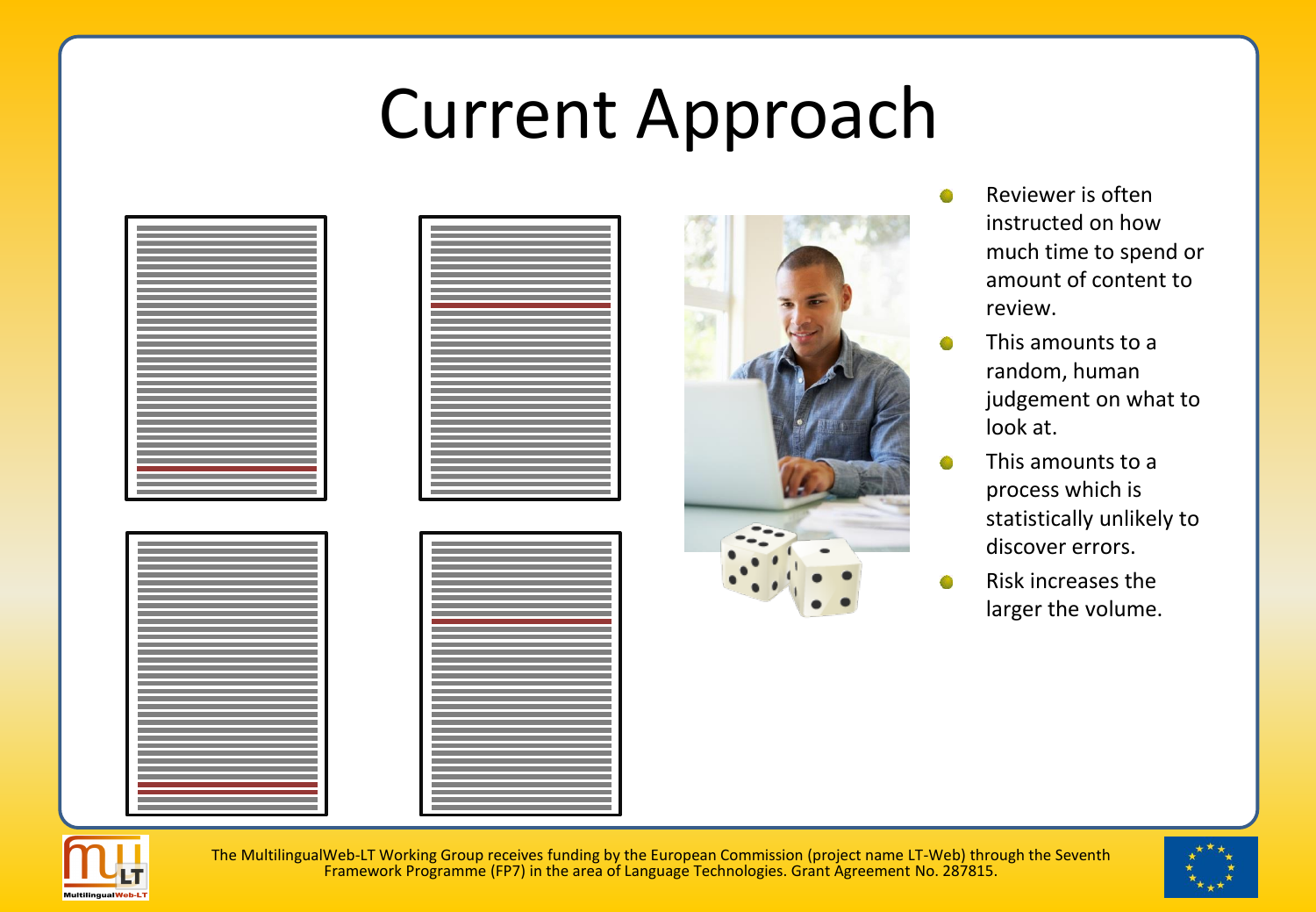#### Current Practice





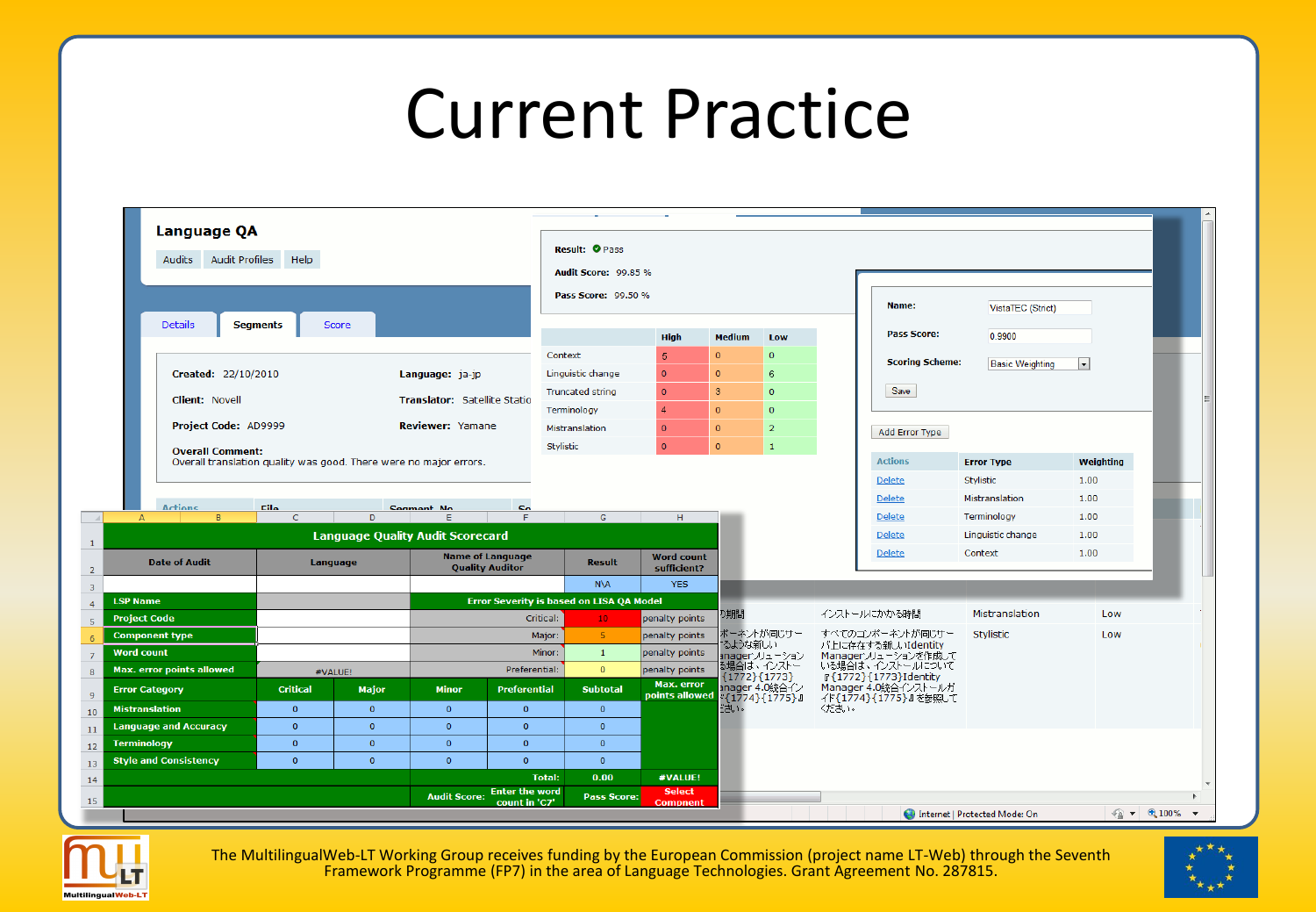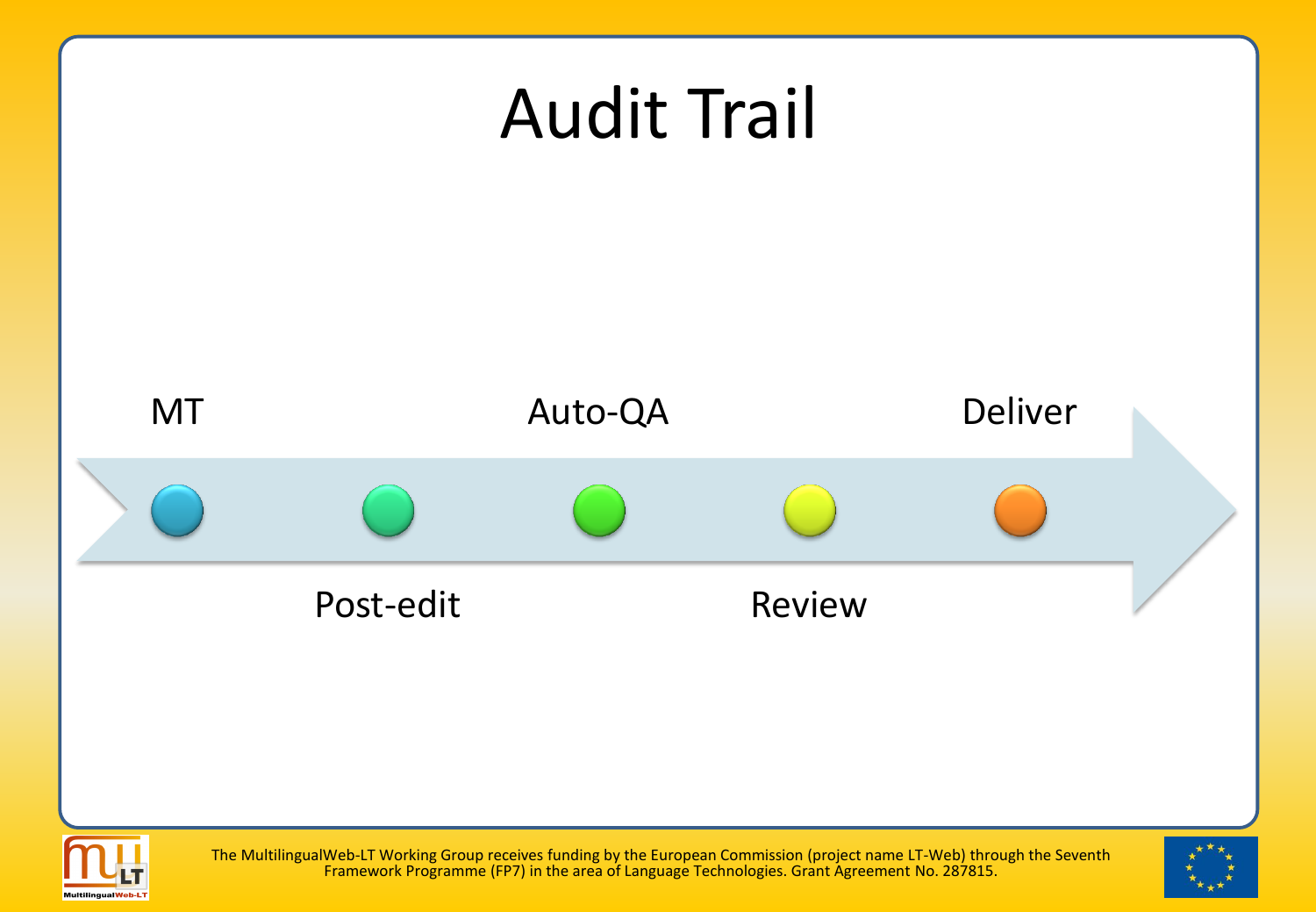

## Reviewer's Workbench

Demonstration



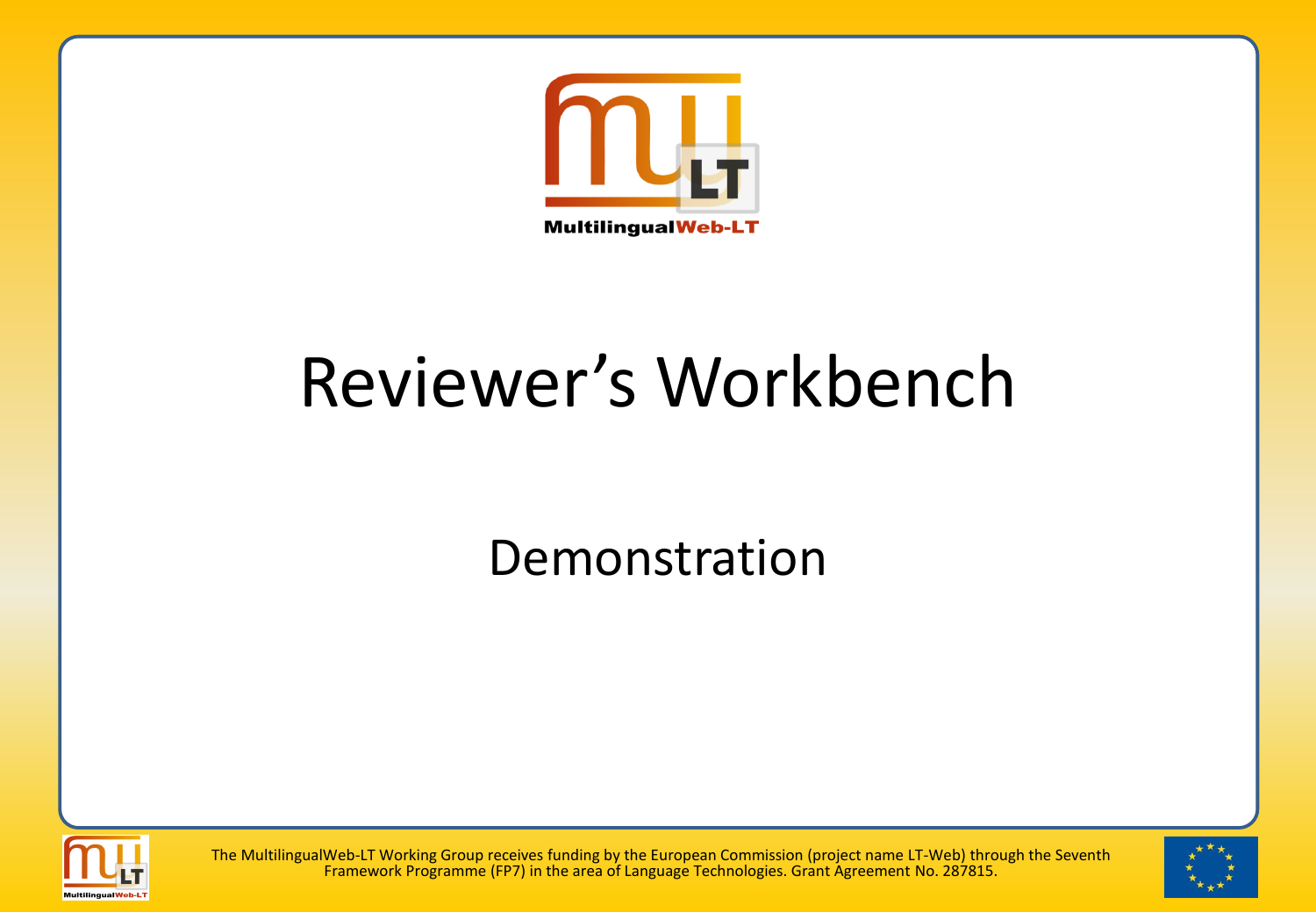#### Reviewer's Workbench

| o<br>& Reviewer's Workbench                            |                                                                        |                  |               |                                                                                                                                                                                                                                                    |                                                                                                                                                                                                                                                                                        |       |                |  |  |  |  |
|--------------------------------------------------------|------------------------------------------------------------------------|------------------|---------------|----------------------------------------------------------------------------------------------------------------------------------------------------------------------------------------------------------------------------------------------------|----------------------------------------------------------------------------------------------------------------------------------------------------------------------------------------------------------------------------------------------------------------------------------------|-------|----------------|--|--|--|--|
| File Filter Help                                       |                                                                        |                  |               |                                                                                                                                                                                                                                                    |                                                                                                                                                                                                                                                                                        |       |                |  |  |  |  |
| <b>Doc Stats</b><br>LQI                                | Tree<br>$+$                                                            |                  | $\frac{1}{2}$ | source                                                                                                                                                                                                                                             | target                                                                                                                                                                                                                                                                                 |       |                |  |  |  |  |
| Data Category<br>other<br>LQI<br>LQI<br>stvle<br>LQI   | Type<br>Value<br>25.0-25.0<br>10.0-25.0<br>mistranslation<br>25.0-75.0 | Count<br>14<br>3 | 12            | New firmware version (V4.00) that allows recording<br>720/50p in HQ mode (MENU-REC FORMAT)<br>Ludwig Elektro- und Netzwerktechnik equips the<br>newly opened EURONICS XXL specialist store in<br>Hassfurt with a Sony video surveillance solution. | Nuova versione di firmware (V 4.00) per registrazioni<br>a 720/50p in modalità HQ (MENU-REC FORMAT)<br>Ludwig Elektro- und Netzwerktechnik equipaggia<br>EURONICS XXL, il negozio specializzato aperto di<br>recente ad Hassfurt con una nuova soluzione di<br>videosorveglianza Sony. | si si |                |  |  |  |  |
|                                                        |                                                                        |                  |               | 3 Scandinavian award for the VPL-VW1000ES Best<br><b>Product of the Year</b>                                                                                                                                                                       | Premio scandinavo per il VPL-VW1000ES Miglior<br>prodotto dell'anno                                                                                                                                                                                                                    |       |                |  |  |  |  |
|                                                        |                                                                        |                  |               | 4 If all that puts you in the mood for ground-breaking<br>5 We're the unrivalled leader in 4K digital cinema,<br>raising the bar for unrivalled picture quality that has to<br>be seen to be believed                                              | Se tutto ciò ti va venire voglia di saperne di più<br>Siamo leader incontrastati nel digital cinema 4K,<br>elevando gli standard per creare una qualità delle<br>immagini senza precedenti.                                                                                            |       | m <sub>m</sub> |  |  |  |  |
|                                                        |                                                                        |                  |               | Great for budget-conscious communicators, they're<br>ideal for medium-sized meeting areas, boardrooms<br>and training suites.                                                                                                                      | Ideali per i comunicatori con budget limitati, sono<br>ideali per le aree dedicate alle riunioni di medie<br>dimensioni.                                                                                                                                                               | slm   |                |  |  |  |  |
|                                                        |                                                                        |                  |               | Sony 4K projection adds sparkle to Marrakech film<br>festival                                                                                                                                                                                      | La proiezione 4K di Sony fa aumentare il prestigio del<br>festival del cinema di Marrakech                                                                                                                                                                                             |       |                |  |  |  |  |
|                                                        |                                                                        |                  | l8.           | Sony builds on 'Year of Display Innovations' vision at Sony consolida ad ISE Ia sua visione "Year of Display"<br><b>ISE</b>                                                                                                                        | Innovations"                                                                                                                                                                                                                                                                           |       |                |  |  |  |  |
|                                                        |                                                                        |                  |               | 9 Super 35mm 4K CMOS sensor compact CineAlta<br>camera records HD/2K/4K on SxS memory plus<br>16-bit RAW 2K/4K output                                                                                                                              | Telecamera CineAlta compatta con sensore CMOS<br>4K Super 35 mm, funzionalità di registrazione<br>HD/2K/4K su memory card SxS e uscita RAW 2K/4K a<br>16 bit                                                                                                                           |       |                |  |  |  |  |
| Segment#<br><b>Type</b>                                | 6<br>style                                                             |                  |               | 10 said committee Chairman, Robert P. Seidel, Vice<br>President of CBS Engineering and Advanced<br>Technology.                                                                                                                                     | ha dichiarato Robert P. Seidel, presidente della giuria<br>e vicepresidente di CBS Engineering and Advanced<br>Technology.                                                                                                                                                             | il sl |                |  |  |  |  |
| Comment<br><b>Severity</b><br><b>Profile Reference</b> | Repetition of "ideale" due to literal translation.<br>25.0             |                  |               | 11 So we've asked a few experts to tell us how these<br>smaller investments can make a big difference to<br>vour footage                                                                                                                           | Ecco perché abbiamo chiesto ad alcuni esperti di<br>offrirci il loro punto di vista su come questi piccoli<br>investimenti possono fare una grande differenza per<br>le riprese.                                                                                                       |       |                |  |  |  |  |
| <b>Enabled</b>                                         | <b>ves</b>                                                             |                  |               | 12 Camera accessories are as important as the camera Gli accessori di una telecamera rivestono la stessa<br>litself when it comes to the smooth running of a shoot, limportanza della stessa telecamera nella riuscita                             | delle riprese.                                                                                                                                                                                                                                                                         |       |                |  |  |  |  |
| ٠                                                      |                                                                        | $\mathbf{F}$     |               |                                                                                                                                                                                                                                                    |                                                                                                                                                                                                                                                                                        |       |                |  |  |  |  |



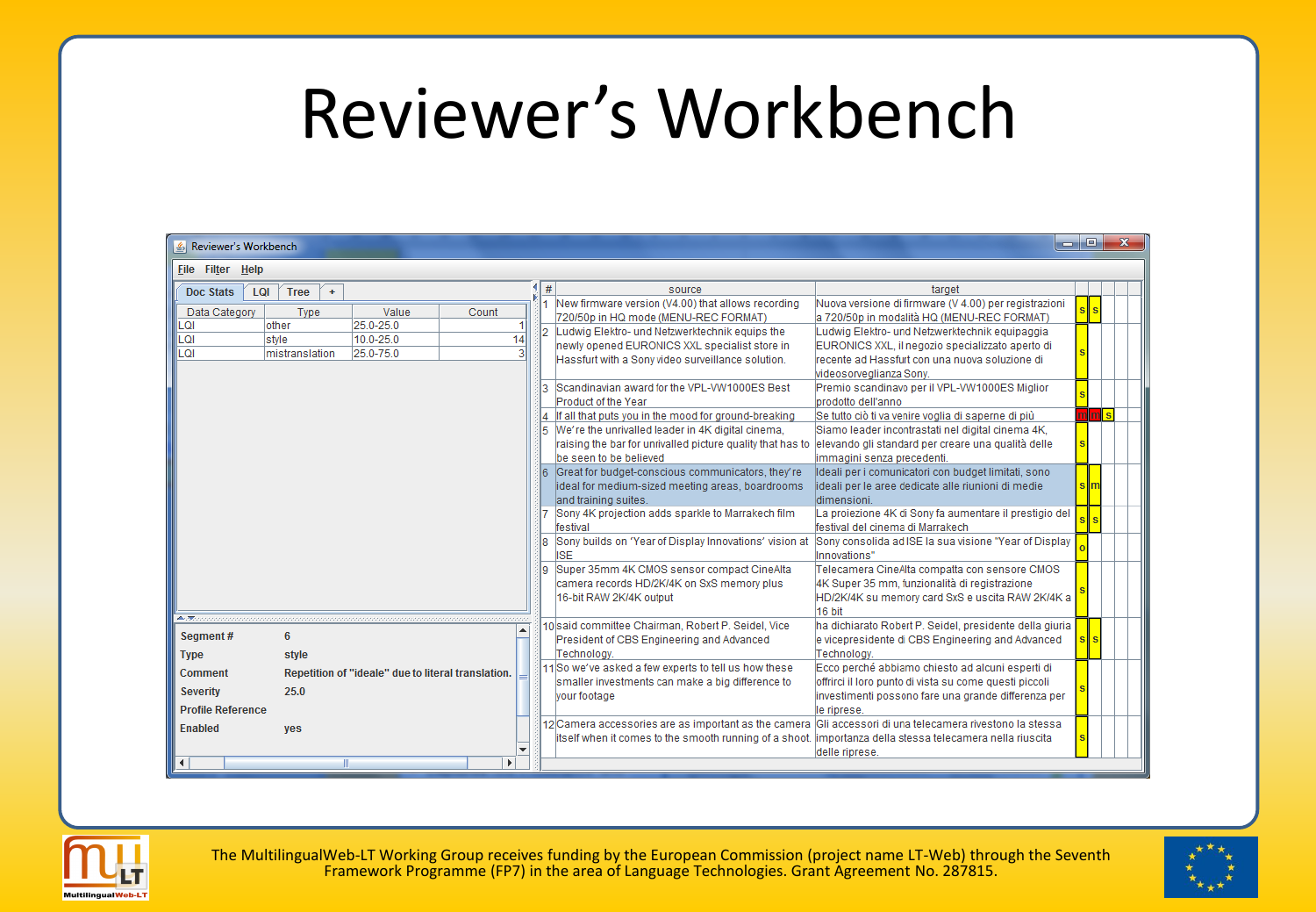## Business Value – Review Process

#### • Review Process

- Single reviewing environment
	- No double transcription of errors
- "Informed" focus of attention
	- Greater efficiency
- Full audit trail



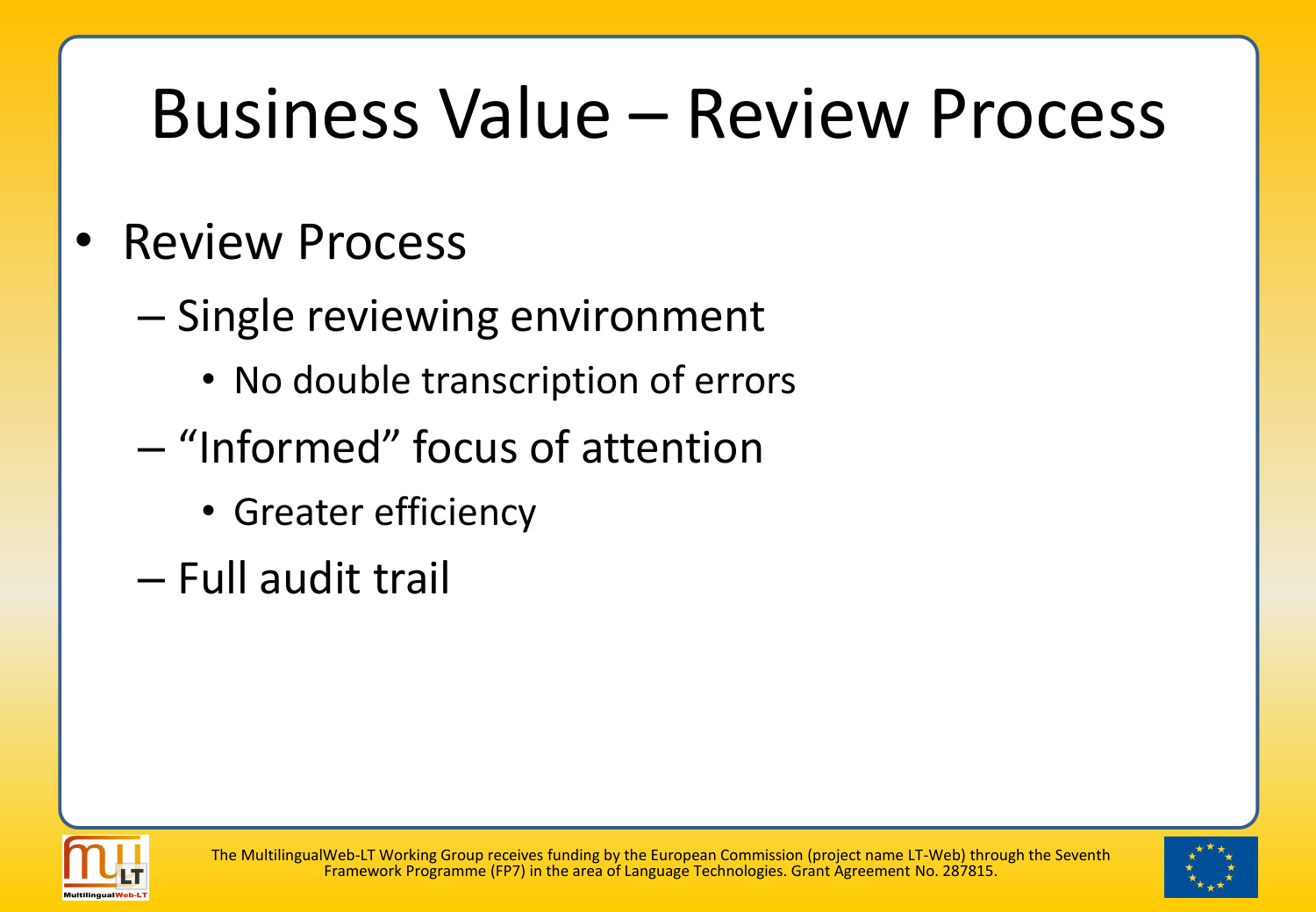# Business Value – BI and DS

- Business Intelligence and Decision Support
	- Cross silo queries
		- Join metadata gathered by client at authoring stage with translation review metadata
		- Discover new relationships/correlations between source and target; agents
		- New forms of inferential queries and data visualisation
	- Better up-front and real-time business decision support



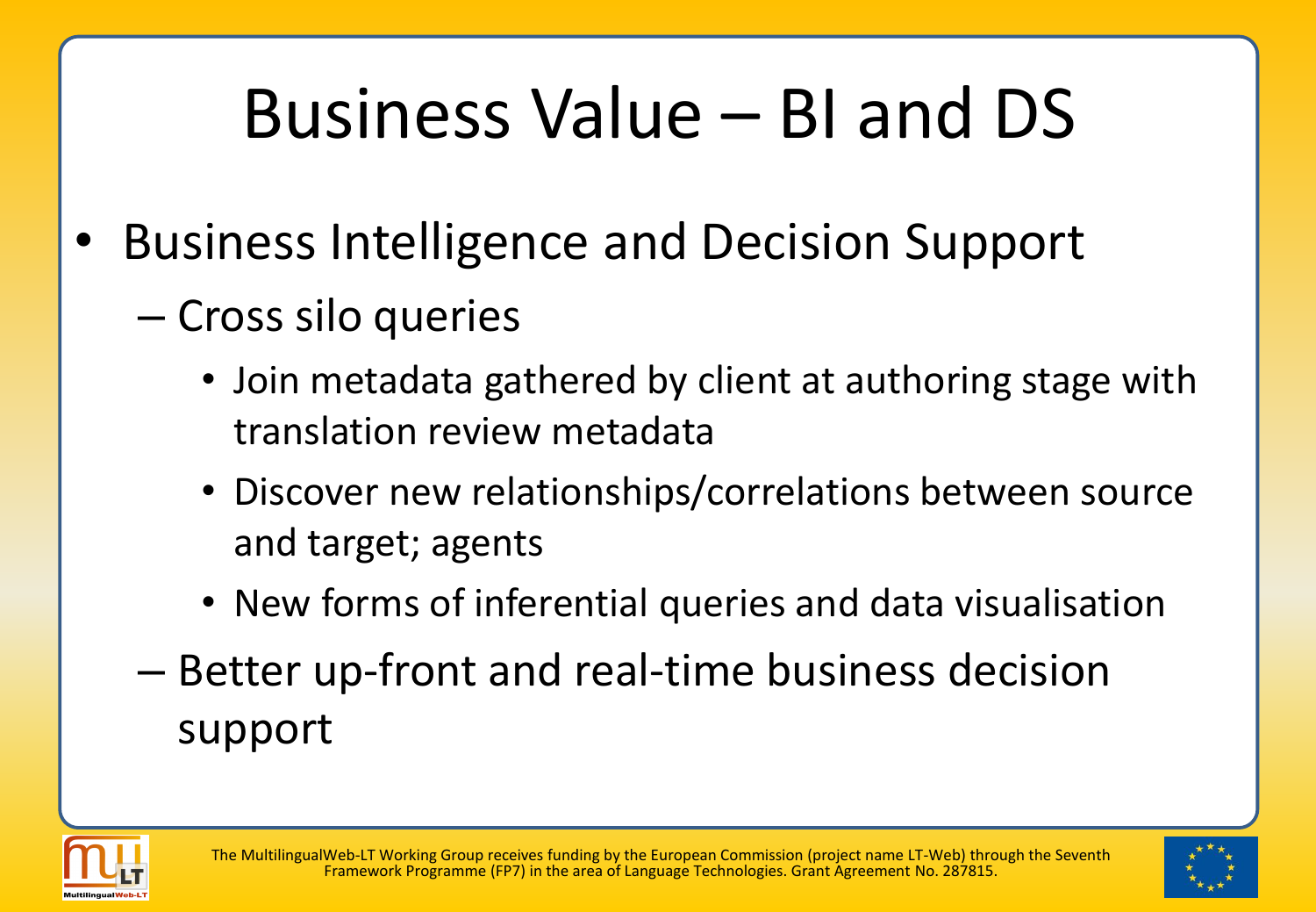### BI Visualisation